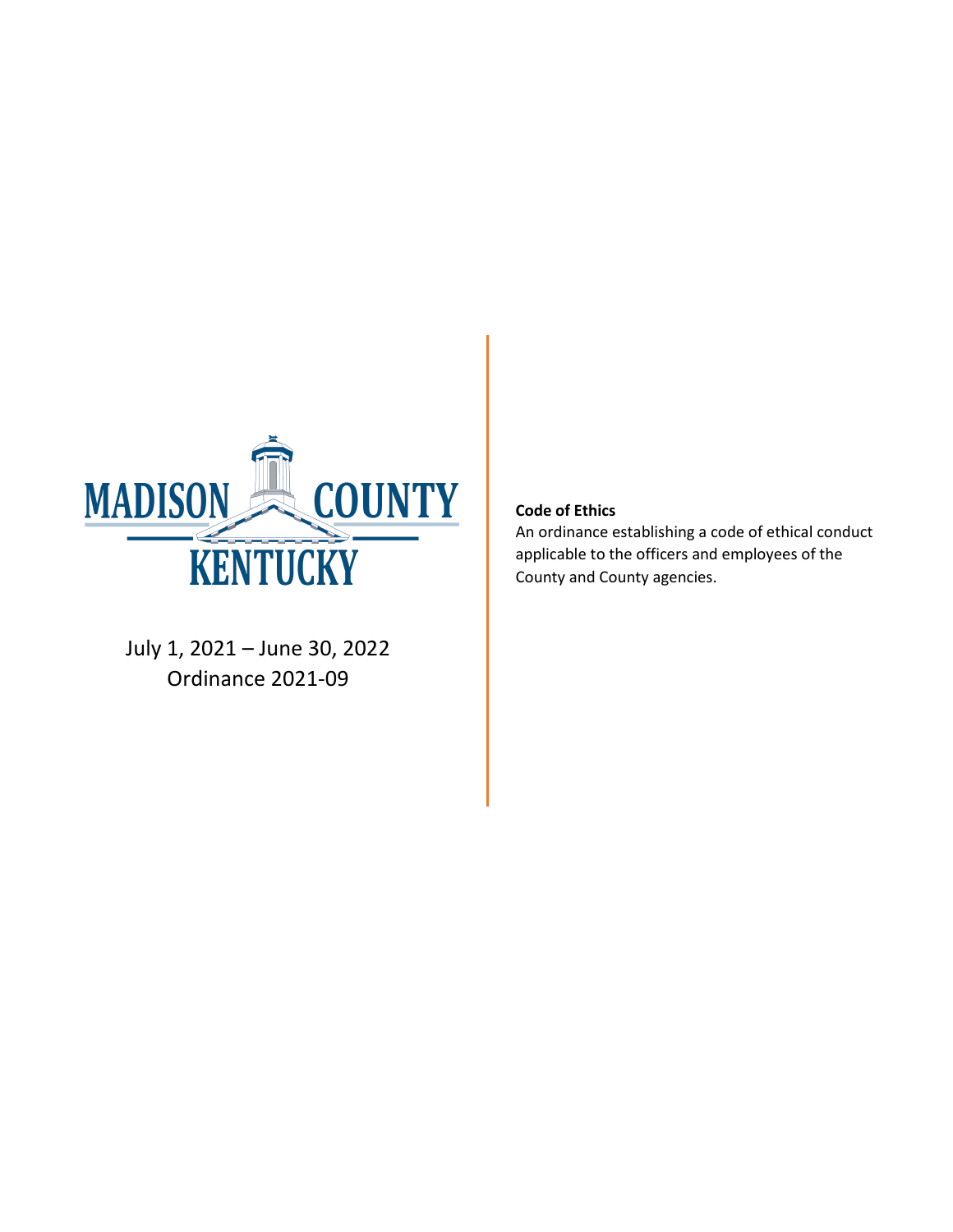**SECTION 1. Title.** This ordinance shall be known and may be cited as the "Madison County Code of Ethics."

**SECTION 2. Findings.** The Fiscal Court of Madison County finds and declares that:

- A. Public office and employment with the county are open trusts. Officers and employees of this county have a duty to act in the public's best interest.
- B. The vitality and stability of the government of this county depends upon the public's confidence in the integrity of its elected and appointed officers and employees. Whenever the public perceives a conflict between the private interest and public duties of a county officer or employee, that confidence is imperiled.
- C. The government of this county has a duty to provide its citizens with standards by which they may determine whether public duties are being faithfully performed, and to make its officers and employees aware of the standards which the citizenry rightfully expects them to comply with while conducting their public duties.

## **SECTION 3. Purpose and Authority.**

- A. It is the purpose of this ordinance to provide a method of assuring that standards of ethical conduct and financial disclosure requirements for officers and employees of the county shall be clearly established, uniform in their application, and enforceable, and to provide the officers and employees of the county with advice and information concerning potential conflicts of interest which might arise in the conduct of their public duties.
- B. It is further purpose of this ordinance to meet the requirements of KRS 65.003, as enacted by the 1994 Kentucky General Assembly.
- C. This ordinance is enacted under the power vested in the county by KRS 67.080 and 67.083 and pursuant to requirements of KRS 65.003.
- **SECTION 4. Definitions.** As used in this ordinance, unless the context clearly requires a different meaning.
- A. "Anything of value" includes, but is not limited to: money, bank bills or notes; a contract, agreement, promise or other obligation for a loan, payment, gift, pledge of money or forgiveness of indebtedness; stocks, bonds, notes or other investment in an entity; works of art, antiques, collectables, automobiles; real estate; a rebate or discount on the price of anything of value; a promise of employment; anything of value that is pecuniary or compensatory in value to a person.
- B. "Business" means any corporation, partnership, sole proprietorship, firm, enterprise, franchise, association, organization, self-employed individual, holding company, joint stock company, receivership, trust, professional service corporation, or any legal entity through which business is conducted for profit.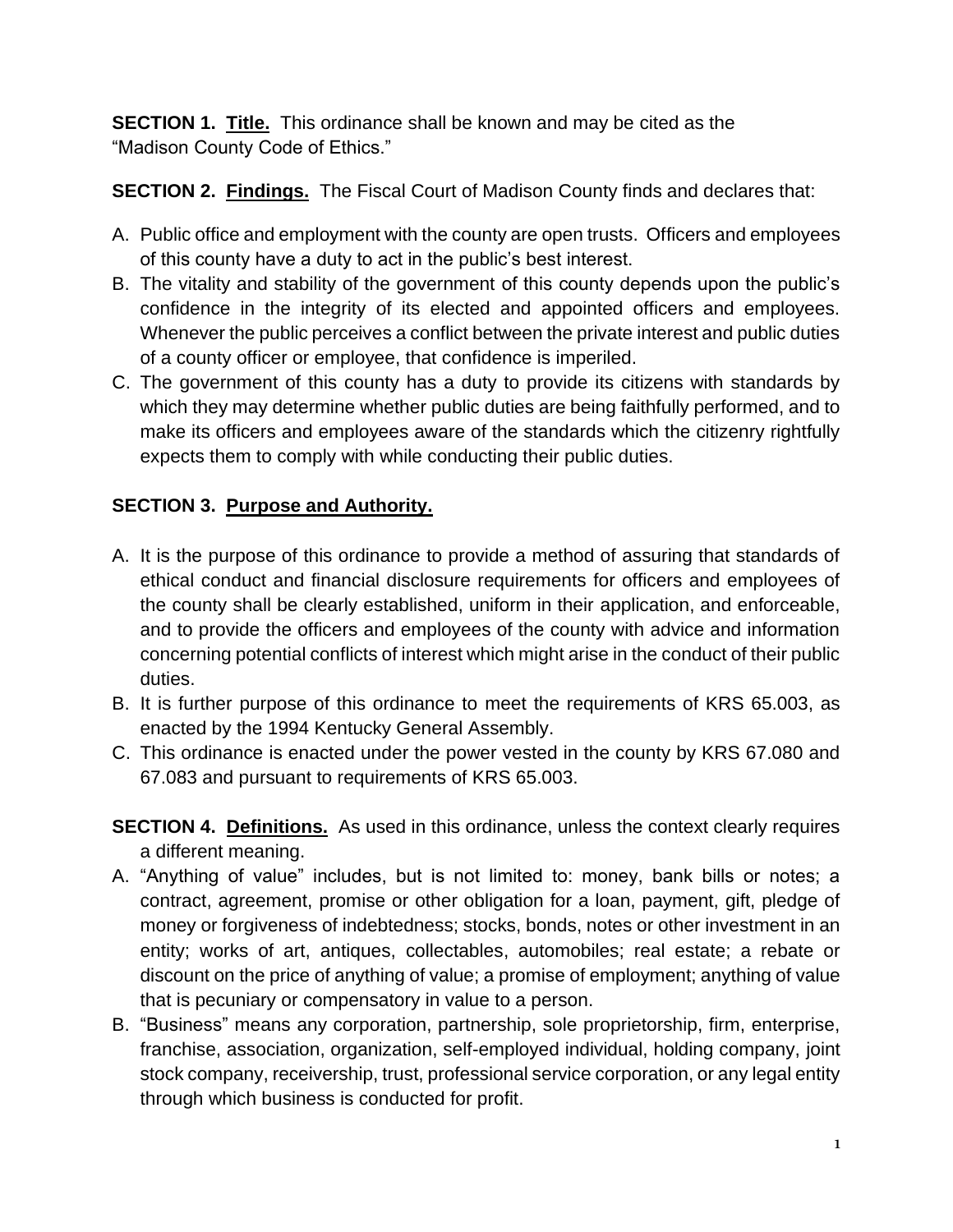- C. "Board of Ethics" means the Madison County Board of Ethics which is created and vested by this ordinance with the responsibility of enforcing the requirements of the county's code of ethics.
- D. "Candidate" means any individual who seeks nomination or election to a county office. An individual is a candidate when the individual files a notification and declaration for nomination for office with the county clerk or secretary of state, or is nominated for office with the county clerk or secretary of state, or is nominated for office by a political party, or files a declaration of intent to be a write-in candidate with the county clerk or secretary of state.
- E. "County" refers to Madison County, Kentucky.
- F. "County agency" means any board, commission, authority, non-stock corporation, or other entity created, either individually or jointly, by this county or a combination of local governments.
- G. Directorships refers to the position of being director of a company.
- H. "Employee" means any person, whether full-time or part-time, and whether paid, who is employed by or provides service to the county. Employees include not only those persons employed by the county, but employees of boards, agencies, commissions, authorities, or any other entity created by the county. The term "employee" shall not include any contractor or subcontractor or any of their employees and shall not include any employees of a school district or school board.
- I. "Family member" means an immediate family member or parent, child, brother, sister, grandparent, grandchild, mother-in-law, father-in-law, sister-in-law, brother-in-law, daughter-in-law, son-in-law, stepmother, stepfather, stepdaughter, stepson, stepsister, stepbrother, half-sister, or half-brother.
- J. "Financial benefit" means benefit from any form of money, property, commercial interests or anything else the primary significance of which is economic gain.
- K. "Immediate family member" means spouse, a dependent child, by blood, adoption, or marriage or any other person residing in the officer's or employee's household, or a person claimed by the officer or employee, or the officer's or employee's spouse, as a dependent for tax purposes.
- L. "Officer" means any person, whether full-time or part-time, and whether paid or unpaid, who is one of the following:
	- 1. County Judge/Executive;
	- 2. Member of the Fiscal Court;
	- 3. County Clerk;
	- 4. County Attorney;
	- 5. Sheriff;
	- 6. Jailer;
	- 7. Coroner;
	- 8. Surveyor;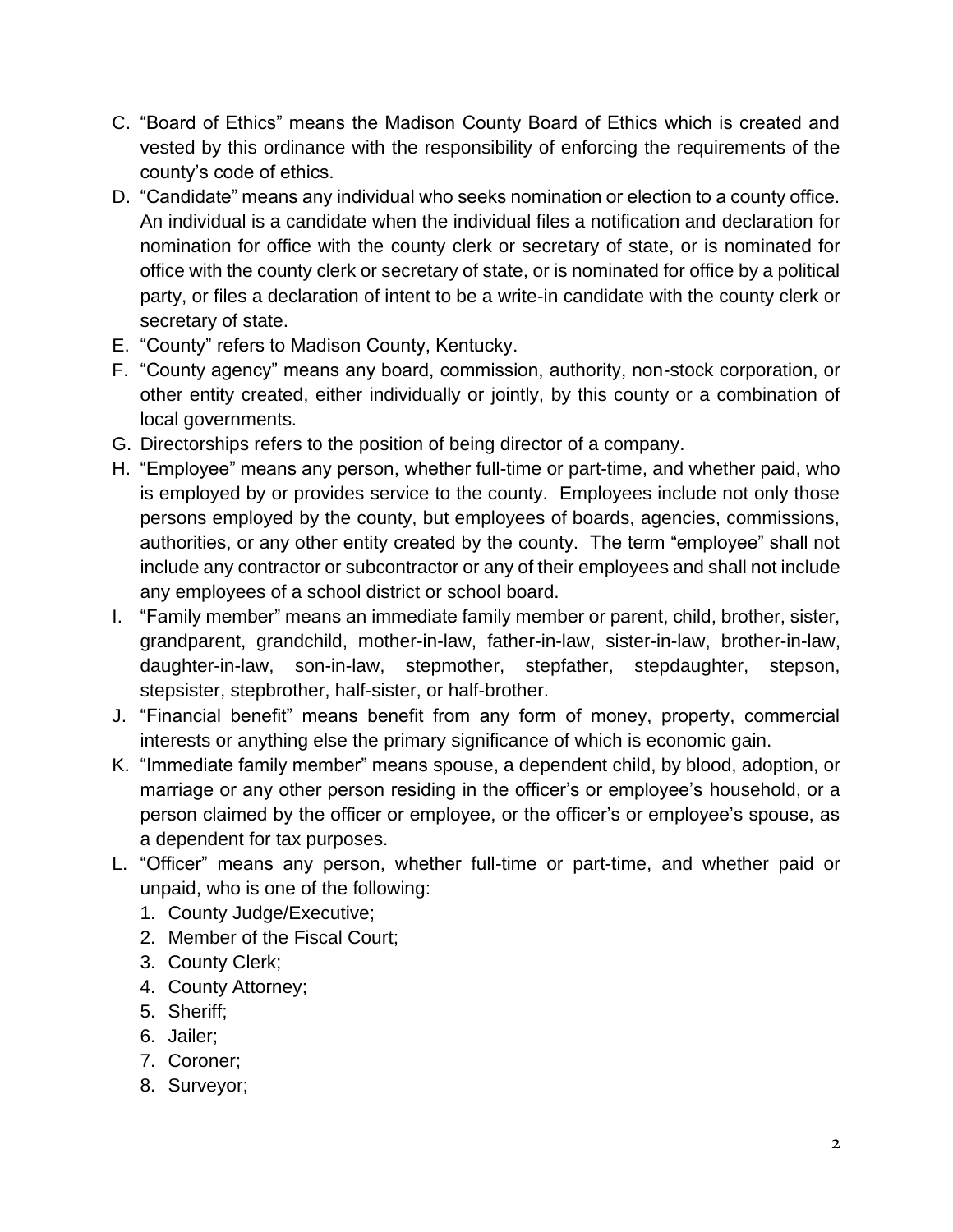- 9. Constable;
- 10.Member of the governing body of any local agency who has been appointed to the governing body of the agency or by the county; and
- 11.Any person who occupies a nonelected office created under KRS 67.710.
- M. "Procurement authority" means the right to obtain and pay for, with public monies, something of value on behalf of the county government and/or a political subdivision of county government.
- N. "Regulatory authority" means government body formed or mandated under the terms of a legislative act (county ordinance) to ensure compliance with the provisions of the act, and in carrying out its purpose.
- O. "Reporting year" means January 1 to December 31 of the preceding year.
- P. "Securities" means any readily marketable financial instruments representing an ownership stake or debt obligation of publicly held corporations, governmental agencies, investment companies (mutual funds), etc., including but not limited to instruments whose value is derived from those mentioned and insurance investment contracts (annuities). Examples include stocks, bonds, mutual funds, annuities, options, and future contracts.

## **STANDARDS OF CONDUCT**

**SECTION 5. Conflicts of interest in general**. Every officer and employee of the county and every county agency shall comply with the following standards of conduct:

- A. No officer or employee shall use or attempt to use his or her official position with the county to secure privileges or benefits for himself or herself or others on any matter before the county in order to obtain a financial benefit for any of the following:
	- 1. The officer or employee;
	- 2. A family member;
	- 3. An outside employer;
	- 4. Any business in which the officer or employee, or any family member or business associate will derive a direct monetary gain or suffer a direct monetary loss as a result of the officer's or employee's vote or decision;
	- 5. Any business which employs a member of the officer or employee's family, whereby the member or the officer will derive a direct monetary gain or suffer a direct monetary loss as a result of the officer's or employee's vote or decision; and/or
	- 6. Any person from whom the officer or employee has received election campaign contributions of more than three hundred (\$300) during the past twelve (12) months.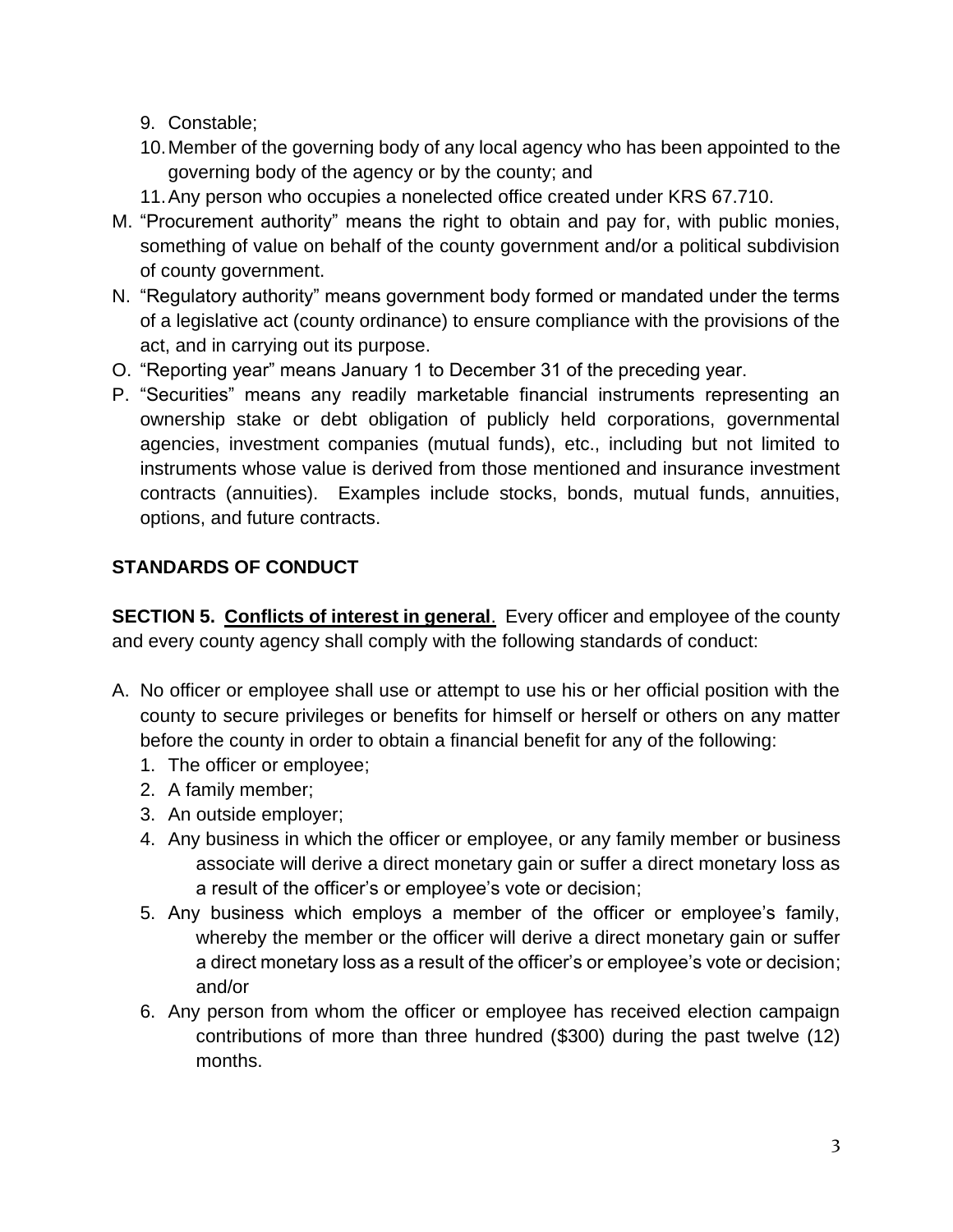B. Every officer or employee who has a financial interest affected by his or her participation, vote, decision, or other action taken within the scope of his or her public duties shall, at the next regular session, disclose the precise nature and value of the interest, to the governing body of the county or county agency served by the officer or employee, and the disclosure shall be entered on the official record of the proceedings of the governing body. The officer or employee shall refrain from participating in deliberations and from taking any action with respect to the matter that is the subject of the disclosure.

### **SECTION 6. Conflicts of interest in contacts.**

- A. No officer or employee of the county or any county agency shall directly or through others hold or enjoy an interest, in whole or in part, in any contract made, entered into, awarded, or granted by the county or an agency, except as follows:
	- 1. The probation in subsection (A) of this SECTION shall not apply to contracts entered into before an elected officer filed for a candidate for county office, before an appointed officer was appointed to a county agency or office, or before an employee was hired by a county or a county agency. However, if any contract is entered into by a county or county agency officer or employee before he or she becomes a candidate, was appointed to office, or was hired as an employee, is renewable after he or she becomes a candidate, assumes the appointed office, or is hired as an employee, then the prohibition in subsection (A) of this SECTION shall apply to the renewal of the contract.
	- 2. The prohibition in subsection (A) of this SECTION shall apply if the contract is awarded after the public notice and competitive bidding, unless an officer or employee is authorized to participate in establishing the contract specifications, awarding the contract, or managing the contract performance after the contract specifications, awarding the contract, or managing the contract performance after the contract is awarded. If the officer or employee has any of the powers set forth in the preceding sentence, then the officer or employee shall have no financial interest in the contract, unless the requirements set forth in subpart (3) below are satisfied.
	- 3. The prohibition in subsection (A) of this SECTION shall not apply in any case where all of the following requirements are satisfied:
		- a. The specific nature of the contract transaction and the nature of the officer's or employee's interest in the contract are publicly disclosed at a regular meeting of the governing body of the county or agency;
		- b. The disclosure is made part of the official record of the governing body of the county or the agency before the contract is excluded; and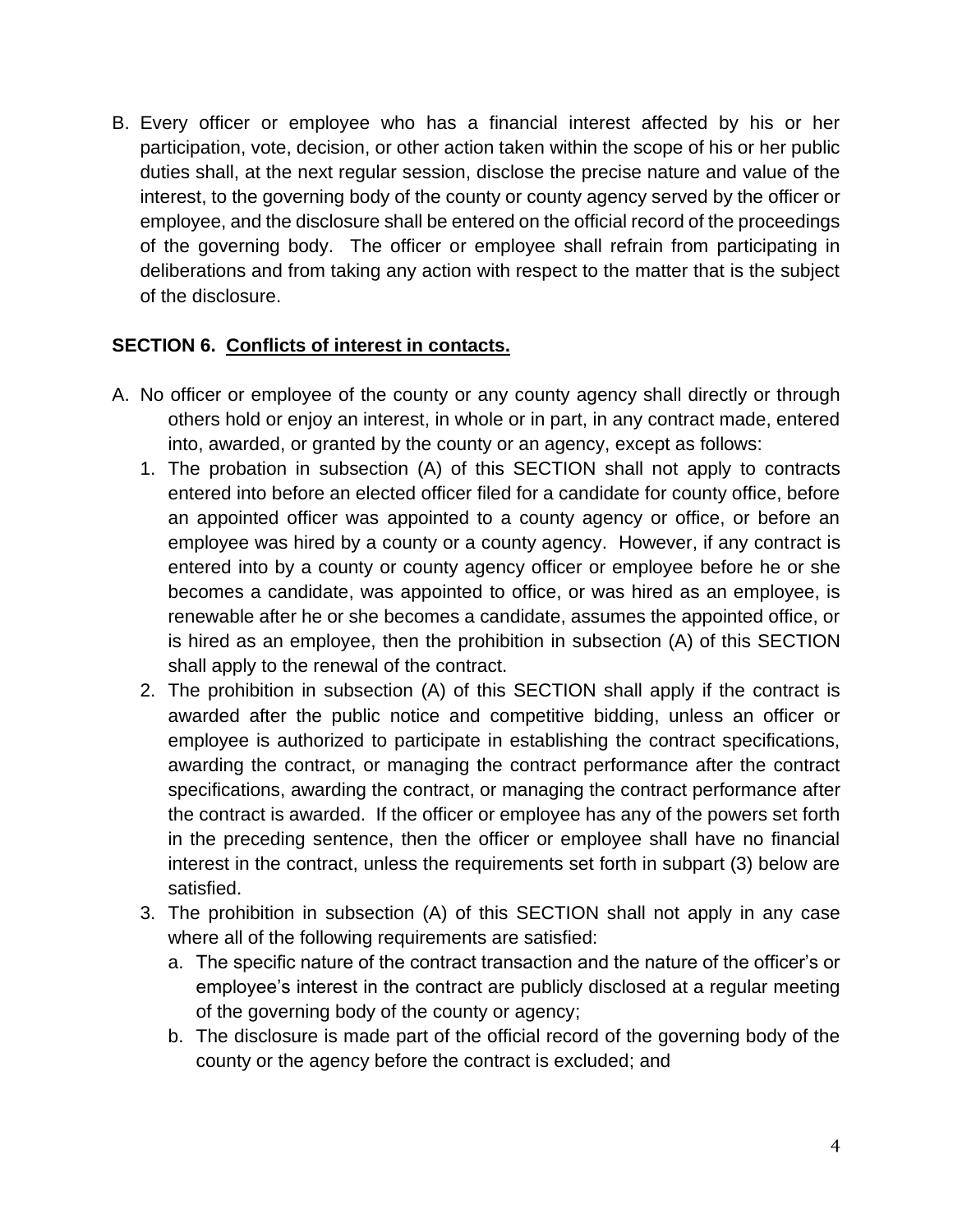- c. A finding is made by the governing body of the county or county agency that the contract with the officer or employee is in the best interest of the public or the county or county agency because of price, limited supply, emergency, or other reasons covered under state law.
- d. The finding is made part of the official record of the governing body of the county or county agency before the contract is executed.
- B. Any violation of this SECTION shall constitute a Class A misdemeanor, and upon conviction, the appropriate court may void any contract entered in violation of this SECTION. Additionally, a violation of this SECTION shall be grounds for removal from office or employment with the county in accordance with any applicable provisions of state law and ordinances, rules or regulations of the county.
- C. No officer or employee shall use or permit the use of county equipment, property or staff, nor remove county equipment from the premises for personal use unless the use is specifically allowed as a matter of written county policy.

**SECTION 7. Misuse of confidential information.** No officer or employee of the county or any county agency shall use or disclose information acquired in the course of his or her official duties, if the primary purpose of the use or disclosure is to further his or personal financial interest or that of another person or business. This provision does not pertain to information that is not deemed confidential under the Kentucky Open Records Act, KRS 61.872 to 61.884, at the time of its use or disclosure.

**SECTION 8. Political activity**. No officer or employee of the county or any county agency shall:

- A. Use official authority or coercion toward an official or employee of the county at any time for a political activity or to affect a nomination or election result.
- B. Attempt, directly or indirectly, to coerce a person in county government to lend, pay, or contribute anything of value to a group or person for any political activity or purpose.

### **FINANCIAL DISCLOSURE**

**SECTION 9. Who must file**? The following individuals must file a financial disclosure statement with the Board of Ethics for the reporting year:

- A. Elected officers;
- B. Candidates for county elective office; and
- C. Management personnel, department heads, and anyone with procurement authority.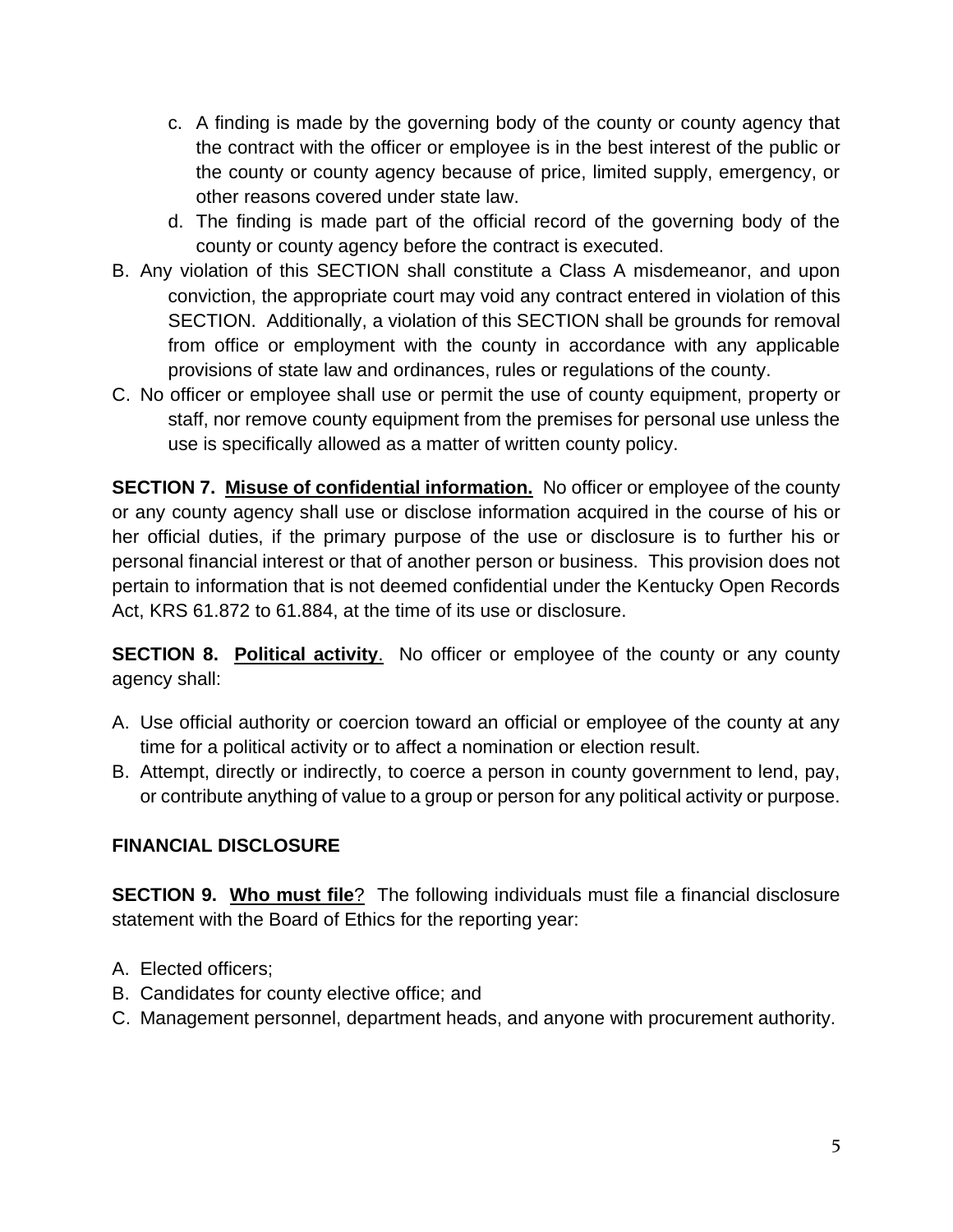### **SECTION 10. When to file statements: amend statements.**

- A. The initial statement of financial interest required by this SECTION shall be filed with the Board of Ethics by no later than **April 15** of current year. All subsequent statements of financial interest shall be filed by no later than **January 31** the following year provided that:
	- 1. An individual, newly-appointed to fill an office or position with the county or a county agency shall file his or her initial statement no later than thirty (30) days after the date of the appointment.
	- 2. A candidate for any county office listed in SECTION 4 (K) shall file his or her initial statement that has been filed with the Board, the filer shall, no later than thirty (30) days after becoming aware of the material change, file an amended statement with the Board.
- B. In the event there is a material change in any information contained in a financial statement that has been filed with the Board, the filer shall, no later than thirty (30) days after becoming aware of the material change, file an amended statement with the Board.

### **SECTION 11. Form of the statement of financial interest.**

- A. The statement of financial interests shall be filed on a form prescribed by the Board of Ethics and shall include the following:
	- 1. The name, current billing address, business telephone number, and home address and the telephone number of the filer.
	- 2. The title of the filer's office, office sought, or position of employment.
	- 3. The occupation of the filer and the filer's spouse.
	- 4. Creditors (not including family members) to whom an officer or employee, as set out in SECTION 9 above, or a member of the officer or employee's family, separately or together, owes five thousand dollars (\$5,000) or more as of **December 31** of the reporting year, except debts arising from the purchase of a primary residence or the purchase of consumer goods which are bought or used primarily for personal, family, or household purposes.
	- 5. Offices or directorships held by an officer or employee, as set out in SECTION 9 above, or a member of the officer or employee's immediate family, as of **December 31** of the reporting year.
	- 6. Securities valued at five thousand dollars (\$5,000) or more owned by an officer or employee, as set out in SECTION 9 above, or the member of the officer or employee's immediate family, as of **December 31** of the reporting year.
	- 7. Information that identifies the source of income, but not the amount, of the filer or the filer's immediate family members exceeding five thousand dollars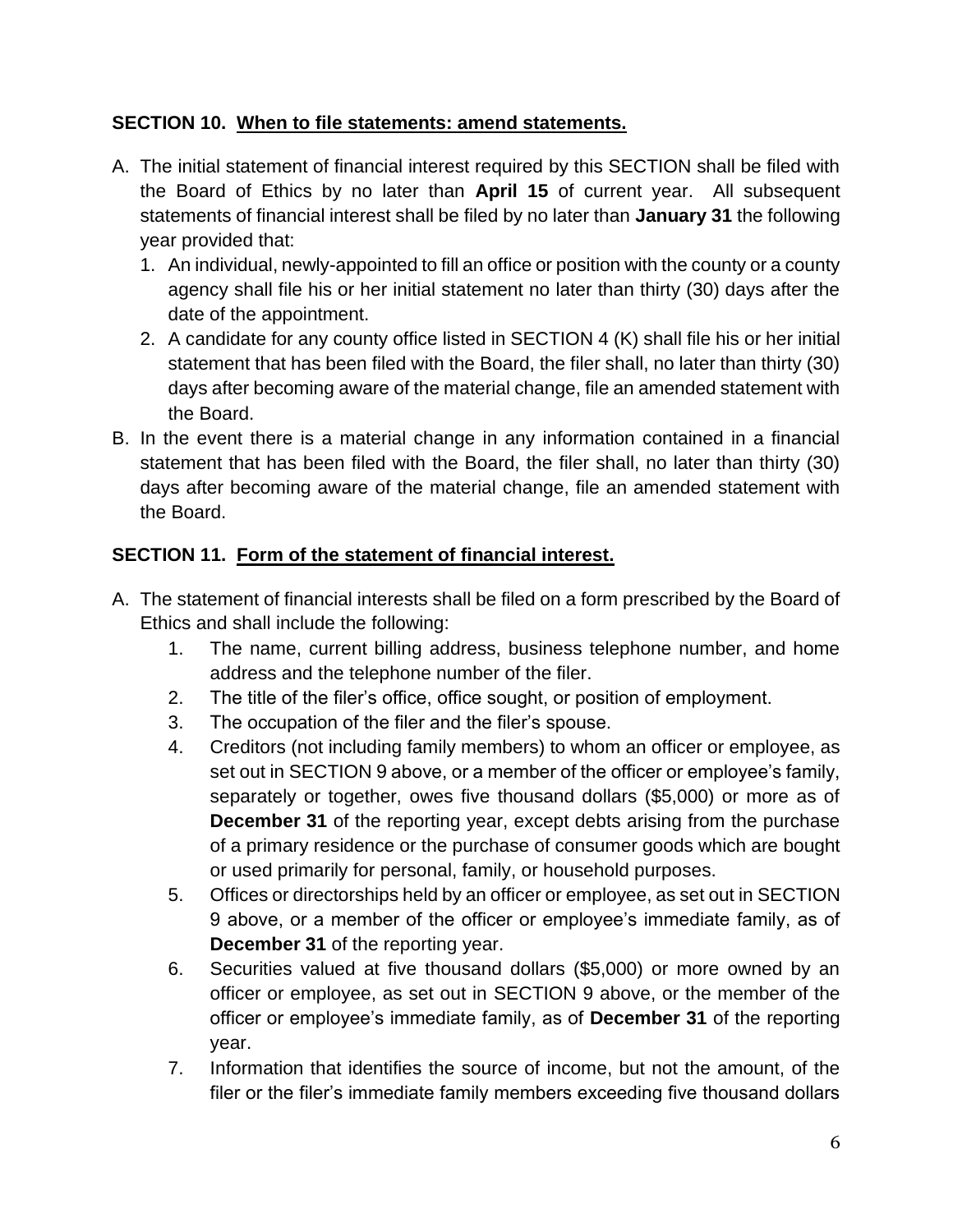(\$5,000) as of **December 31** of the reporting year, and the nature of the income (e.g. salary, commission, dividends, income from professional practices, retirement fund distribution, etc.).

- 8. Anything of value having a fair market value of one hundred dollars (\$100) or more, received from any single source, excluding gifts from a family member, received by the officer or employee, as set out in SECTION 9 above, (excluding children living at home) during the reporting year and the name and address of the source.
- 9. Business interest, real estate (other than primary residence), rental property, farms and professional practices which the officer or employee, or a member of the officer or employee's immediate family, as set out in SECTION 9 above, own, or in which at least a five thousand dollar (\$5,000) interest or five percent (5%) or greater interest was owned on **December 31** of the reporting year.
- 10. The source of any unpaid campaign debts or campaign debts forgiven.
- B. Nothing in this section shall be construed to require any filer to disclose any specific dollar amounts not the names of individual clients or customers of businesses listed as sources of income.
- C. Each statement shall be signed and dated by the filer. Knowingly or willingly signing a fraudulent statement shall be a Class A misdemeanor.
- D. All financial disclosure statements shall be an open record and available for review upon request.

### **SECTION 12. Noncompliance with filing requirement.**

- A. The Board of Ethics, or the designated administrative official, shall notify by certified mail each person required to file a statement of financial interest who fails to file the statement by the due date, files an incomplete statement, or files a statement in a form other than prescribed by the Board. The notice shall specify the type of failure or delinquency, shall establish a date by which the failure or delinquency shall be remedied, and shall advise the person of the penalties for a violation.
- B. Any person who fails or refuses to remedy a deficiency in the filing identified in the notice under subsection (A) within the time period established in the notice shall be guilty of a Class A misdemeanor and will be referred to the appropriate court.

## **NEPOTISM AND EMPLOYMENT**

### **SECTION 13. Employment of family members.**

A. No officer or employee shall appoint or hire; vote for the appointment or hiring of; or recommend the appointment or hiring of; a family member to an office or position of employment with the county.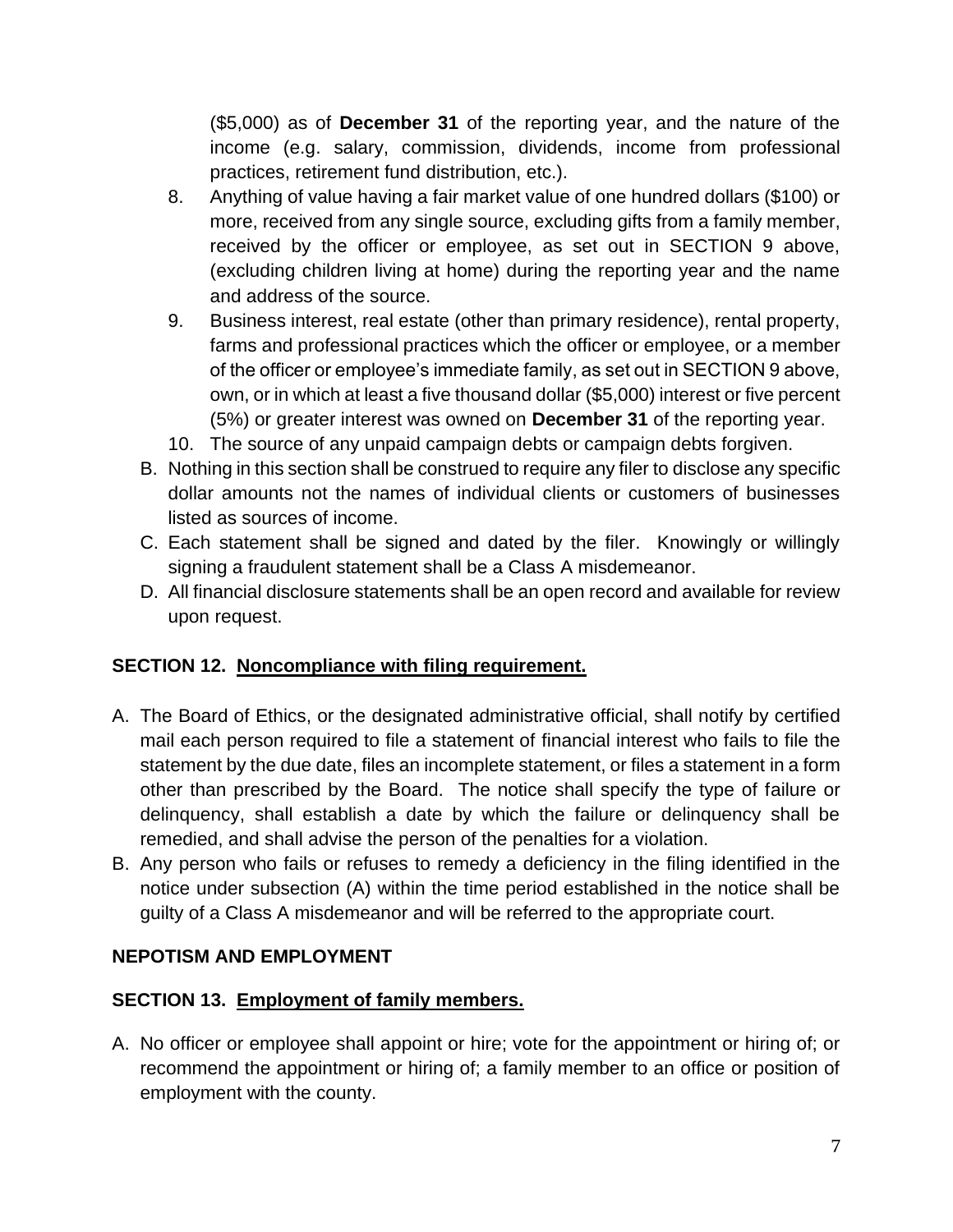- B. No officer or employee shall participate in the employment decision or decisionmaking process involving a family member who has applied for or holds an office or position of employment with the county, including, but not limited to, decisions and decision-making processes involving appointment, promotion, transfer, supervision, discipline, or dismissal.
- C. No officer or employee shall supervise or manage the work of a family member.
- D. This prohibition shall not prevent an officer or employee from voting on or participating in the development of a budget which includes compensation and benefit package for a family member, provided that the family member is included only as a member of a class of persons or group.
- E. No officer or employee shall avoid the prohibition set forth above by delegating any authority.
- F. The prohibitions in this section shall not apply to any relationship or situation which would violate this prohibition, but which existed prior to the effective date of this ordinance.
- G. Nothing in this section shall prohibit the temporary employment of individuals for the purposes of conducting elections.

#### **SECTION 14. Accountability.**

- A. The county judge/executive shall file with the county clerk an organizational chart which shows all the departments and divisions of local government. This chart will not be limited to employees, but will include all boards, commissions, committees, advisories committees, special districts and any other entity to which the local government makes appointments, exercises supervision, or sets policy. This chart shall include joint city-county and multi-county and multi-county entities.
- B. The function of each department or division will be briefly described and the name, title, job descriptions or office for each individual serving on it will be listed. The chart shall be kept current to reflect resignations, vacancies, and appointments.
- C. The county judge/executive shall provide to each officer and employee of the county and all county agencies a copy of the Madison County Code of Ethics. Each of these persons shall be expected to familiarize himself or herself with the code. An opportunity to discuss and review the code shall be provided by the county judge/executive. This duty may be delegated to an appropriate administrator or supervisor. Provision shall be made to read and discuss the code with any nonreaders.
- D. The county judge/executive shall, in cooperation with the Board of Ethics, arrange at least one annual training session for officers and employees of the county to familiarize them with the provisions of the Madison County Code of Ethics, to introduce the members of the Board of Ethics, and to otherwise encourage full understanding of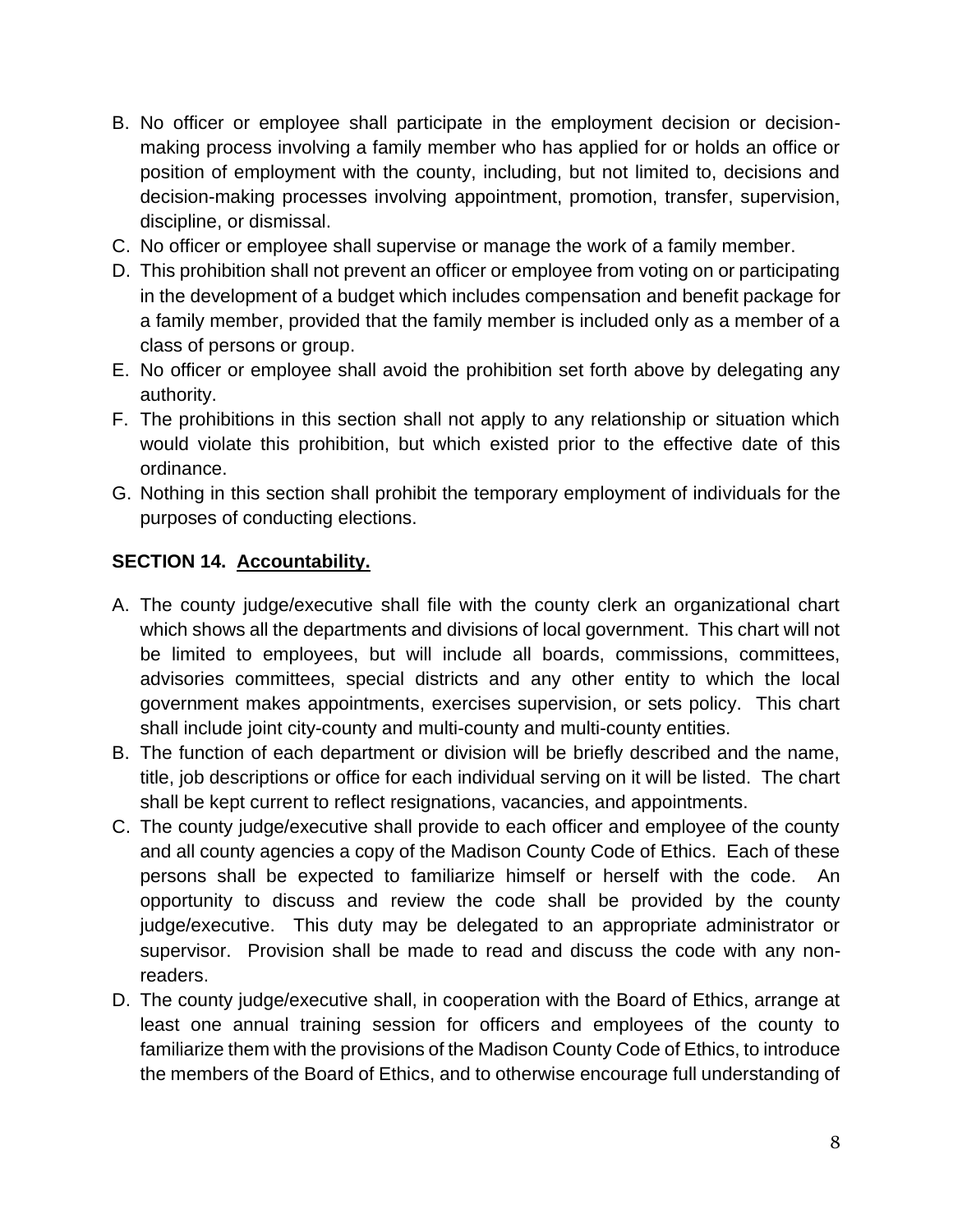the code. The session will include information on how and where complaints may be filed and where public records shall be retained.

#### **ENFORCEMENT**

#### **SECTION 15. Board of ethics created.**

- A. There is hereby created a Board of Ethics which shall have the duties and responsibilities as set forth in this ordinance and the authority to enforce its provisions.
- B. The Board of Ethics shall consist of five (5) members who shall be appointed by the county judge/executive, subject to the approval of the Fiscal Court. The initial members of the Board of Ethics shall be appointed within sixty (60) days of the effective date of this ordinance. No member of the Board of Ethics shall hold any elected or appointed office, whether paid or unpaid, or any position of employment within the county. The members shall serve for a term of three (3) years; except that with respect to the members initially appointed, one (1) member shall be appointed for a term of one (1) year, two (2) members shall be appointed for a term of two (2) years, and two (2) members shall be appointed for a term of three (3) years. Thereafter, all appointments shall be for a term of three (3) years. No more than three (3) members shall be of the same political party. Each member of the Board of Ethics shall be at least twenty-one (21) years of age, have been a resident of Madison County for at least one (1) year prior to the date of the appointment, shall reside within the county throughout the term in office, shall have a high school diploma or equivalent, and shall not have been convicted of a felony. The members may be reappointed for any number of consecutive terms.
- C. A member of the Board of Ethics may be removed by the county judge/executive, subject to the approval of the Fiscal Court, for misconduct, inability, or willful neglect of duties. Before any member of the Board of Ethics is removed from office under this section, the member shall be afforded the opportunity for a hearing before the county judge/executive and the Fiscal Court.
- D. Vacancies on the Board of Ethics shall be filled within thirty (30) days by the county judge/executive, subject to the approval of the Fiscal Court. If a vacancy is not filled by the county judge/executive within thirty (30) days, the Fiscal Court shall fill the vacancy forthwith. All vacancies shall be filled for the remainder of the unexpired term.
- E. Members of the Board of Ethics shall serve without compensation but shall be reimbursed for all necessary and reasonable expenses incurred in the performance of their duties.
- F. The Board of Ethics shall, upon the initial appointment of its members, and annually thereafter, elect a chairperson from among the membership. The chairperson shall be the presiding officer and a full voting member of the Board.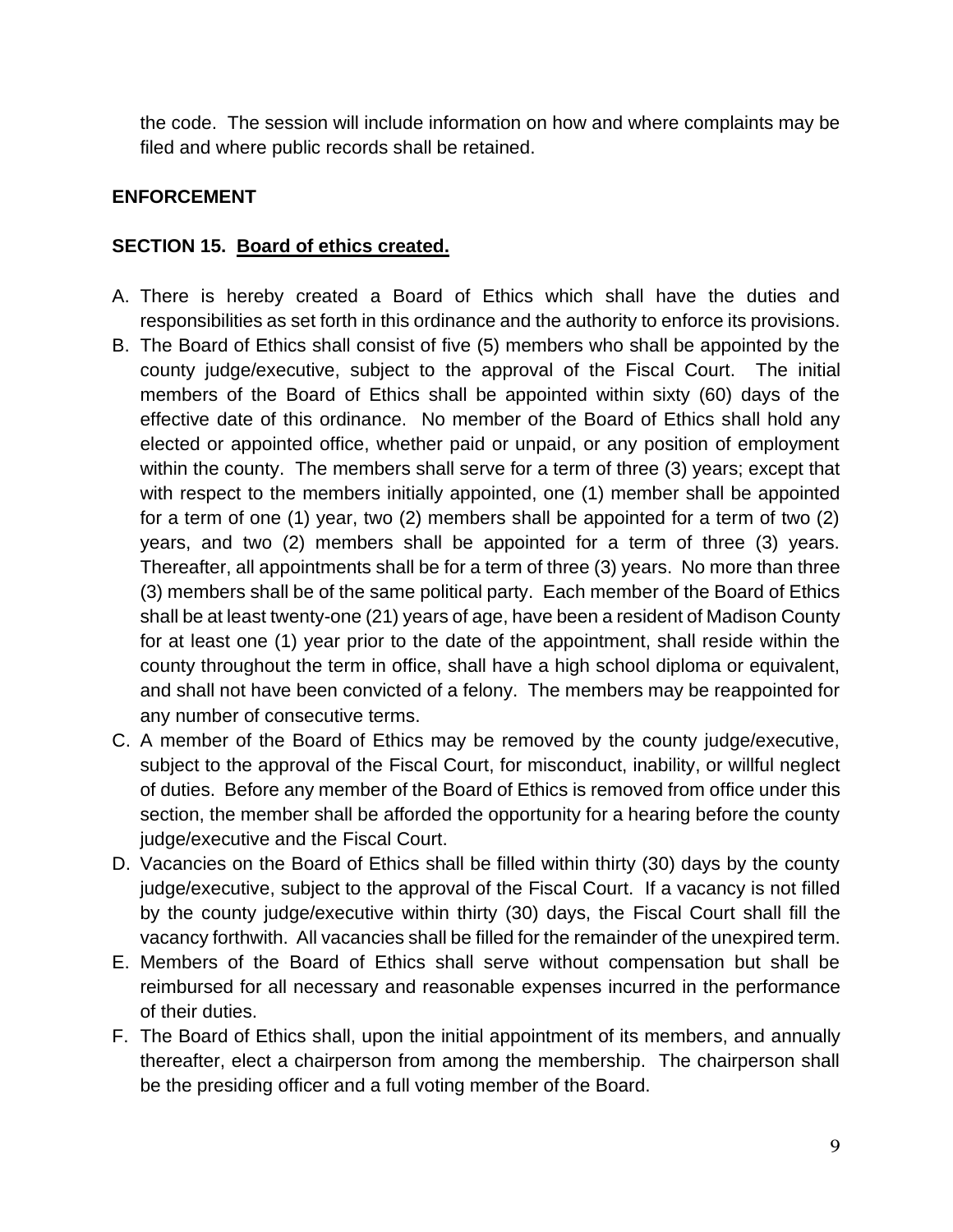- G. Meetings of the Board of Ethics shall be held, as necessary, upon the call of the chairperson or the written request of a majority of the members. The Board shall meet annually during the month of February and report to the Fiscal Court the Board's activities for the preceding year.
- H. The presence of three (3) or more members shall constitute a quorum and the affirmative vote of three (3) or more members shall be necessary for any official action to be taken. Any member of the Board of Ethics who has a conflict of interest with respect to any matter to be considered by the Board shall disclose the nature of the conflict, shall disqualify himself or herself from voting on the matter, and shall not be counted for purposes of establishing a quorum.
- I. Minutes shall be kept for all proceedings of the Board of Ethics and the vote of each member on any issue decided by the Board shall be recorded in the minutes.

**SECTION 16. Alternate members**. The county judge/executive of the county, with the approval of the Fiscal Court, may appoint one (1) alternate member of the Board of Ethics who may be called upon to serve when any regular member of the Board is unable to discharge his or her duties. An alternate member shall be appointed for a term of one (1) year. Alternate members shall meet all qualifications and be subject to all acquirements of this ordinance that apply to regular members.

**SECTION 17. Facilities and staff.** The Fiscal Court shall appropriate funds in the county's annual budget to provide the Board of Ethics, either directly or by contrast or agreement, with the facilities, materials, supplies, and staff, including legal counsel, needed for the conduct of business.

**SECTION 18. Power and duties of the Board of Ethics**. The Board of Ethics shall have the following powers and duties:

- A. To initiate on its own motion, receive and investigate complaints, hold hearings, and make findings of fact and determinations with regard to violations of the provisions of this ordinance.
- B. To administer oaths and issue orders requiring the attendance and testimony of witnesses and the production of documentary evidence relating to an investigation or hearing being conducted by the Board.
- C. To employ legal counsel, with the approval of the Fiscal Court, to assist it in the performance and discharge of its duties under this ordinance.
- D. To refer any information concerning violations of this ordinance to the county judge/executive, the Fiscal Court, the Madison County Attorney, the Madison County Commonwealth Attorney, or other appropriate person or body, as necessary.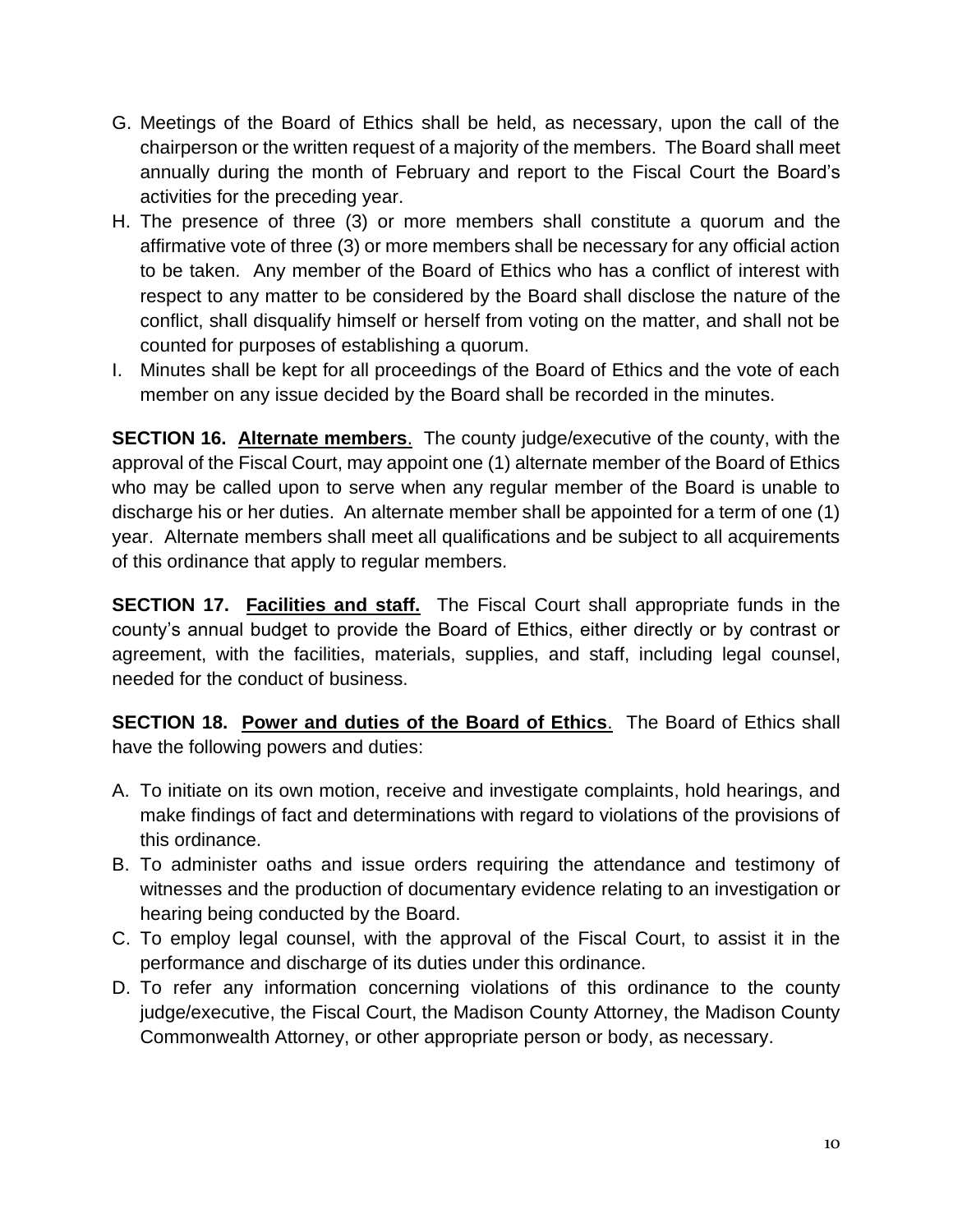- E. Upon proper request, to render advisory opinions to county officers and employees regarding whether a given set of facts and circumstances would constitute a violation of any provision of this ordinance.
- F. To enforce the provisions of this ordinance regarding all officers and employees of the county who are subject to its terms by issuing appropriate orders and findings.
- G. To control and maintain all statements of financial interests and other records that are required by this ordinance in accordance with retention schedules approved by the Kentucky Archives and Records Commission (KRS 171.410 – 171.740) and to ensure that the statements are available for public inspection in the office of the county clerk in accordance with the requirements of this ordinance and the Kentucky Open Records Act.
- H. To adopt rules, regulations, and administrative procedures and to take other actions, as necessary, to implement the provisions of this ordinance or any other state or federal law.

### **SECTION 19. Filing and investigation of complaints.**

- A. All complaints alleging any violation of the provisions of this ordinance shall be submitted to the Board of Ethics. All complaints shall be in writing, signed by the complainant, and shall meet any other requirements established by the Board of Ethics. The Board of Ethics shall acknowledge receipt of a complaint to the complainant within five (5) working days as well as to each officer or employee of the county who is the subject of the complaint. In addition, a copy of the complaint and a general statement of the applicable provisions of this ordinance shall be provided to all parties named in the complaint.
- B. Within fifteen (15) days of the receipt of a complaint, the Board of Ethics shall conduct a preliminary inquiry concerning the allegations contained in the complaint. The Board shall afford a person who is the subject of the complaint an opportunity to respond to the allegations in the complaint. The person shall have the right to be represented by counsel, to appear and be heard under oath, and to offer evidence in response to the allegations.
- C. Except where otherwise required under the Open Meetings Act (KRS 61.870 to 61.884), all proceedings and records relating to a preliminary inquiry being conducted by the Board of Ethics shall be confidential until a final determination is made by the Board except:
	- 1. The Board may turn over to the Madison County Commonwealth's Attorney or Madison County Attorney evidence which may be used in criminal proceedings.
	- 2. If the complainant or alleged violator publicly discloses the existence of a preliminary inquiry, the Board may publicly confirm the existence of the inquiry, and its discretion, make public any documents which were issued to either party.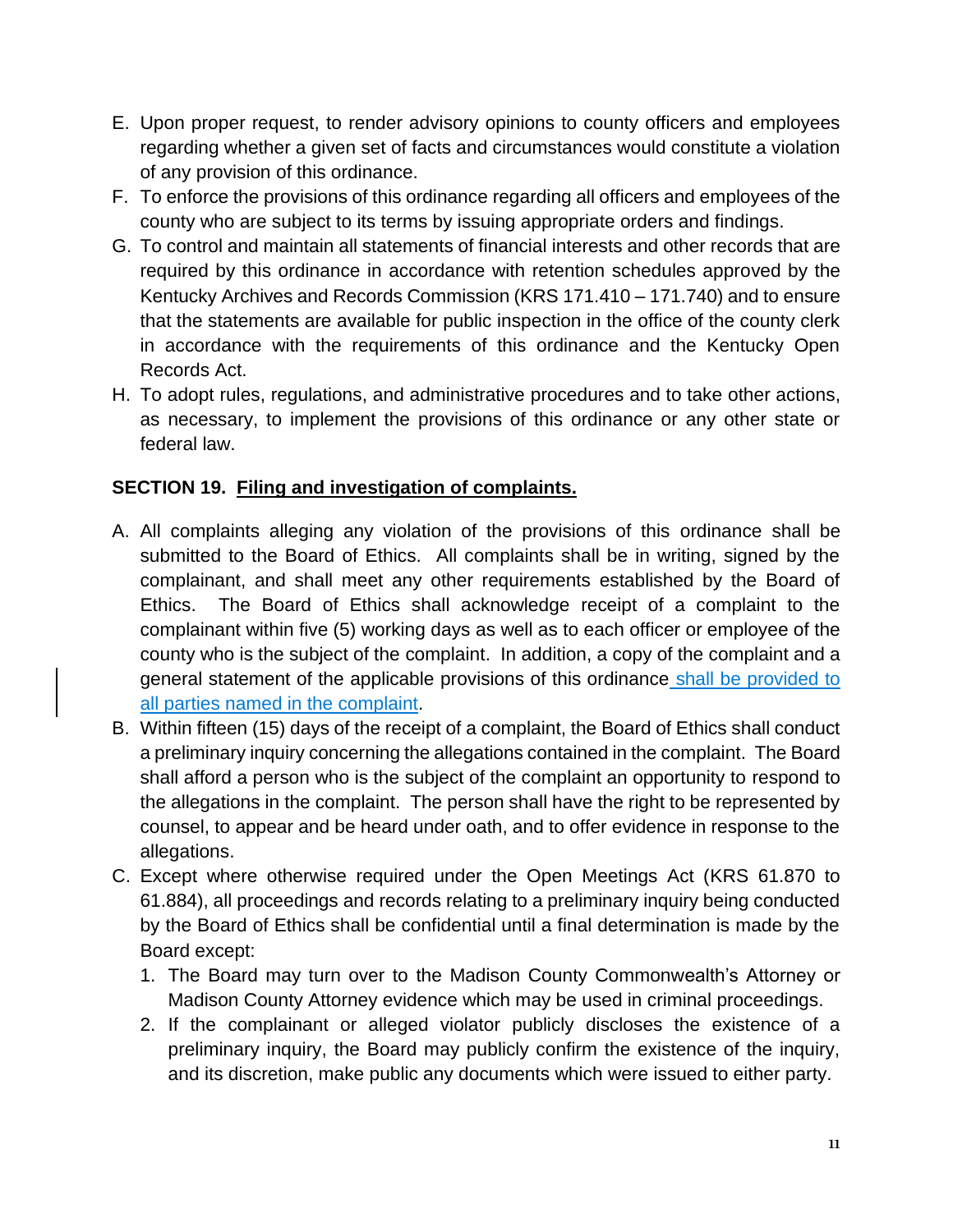- D. The Board shall make a determination based on its preliminary inquiry whether the complaint is outside of its jurisdiction, frivolous or without factual basis, the Board shall terminate the inquiry, reduce the conclusion to writing, and transmit a copy of its decision to the complainant and to all officers or employees against to whom the complaint was filed.
- E. If the Board of Ethics concludes, based upon its preliminary inquiry, that the complaint is within its jurisdiction and contains allegations sufficient to establish a minimal factual basis to constitute a violation, the Board shall notify the officer or employee who is the subject of the complaint and may:
	- 1. Find that Due to mitigating circumstances such as, lack of significant economic advantage or gain by the officer or employee, lack of economic loss to the county and its taxpayers, or lack of significant impact on public confidence in county government issue, in writing provide, a confidential reprimand to the officer or employee concerning the alleged violation and provide a copy of the confidential reprimand to the county judge/executive and the Fiscal Court.
	- 2. Initiate a hearing to determine whether there has been a violation.
- F. Any person who knowingly files with the Board a false complaint alleging a violation of any provision of this ordinance by an officer or employee of the county or any county agency shall be guilty of a Class A misdemeanor.

**SECTION 20. Notice of hearings**. If the Board of Ethics determines that a hearing regarding allegations contained in the complaint is necessary the Board shall expeditiously issue an order setting the matter for hearing not later than 30 days of the date the order is issued, unless the alleged violator petitions for and the Board consents to a later date. The order setting the matter for hearing, along with a copy of any pertinent regulations of the Board relating to the hearing shall be sent to the alleged violator forthwith.

#### **SECTION 21. Hearing procedure.**

- A. The Kentucky Rules of Civil Procedure and the Kentucky Rules of Evidence shall not apply to hearings conducted by the Board of Ethics. The hearings shall be conducted in accordance with this section, and Open Meetings and Open Records Law, and in accordance with any additional rules and regulations adopted by the Board of Ethics so as to afford all parties the full range of due process rights required by the nature of the proceedings.
- B. Prior to the commencement of the hearing, the alleged violator, or his or her representatives shall have a reasonable opportunity to examine all documents and records obtained or prepared by the Board in connection with the matter to be heard. The Board shall inform the alleged violator, or his or her representative, of any exculpatory evidence in its possession.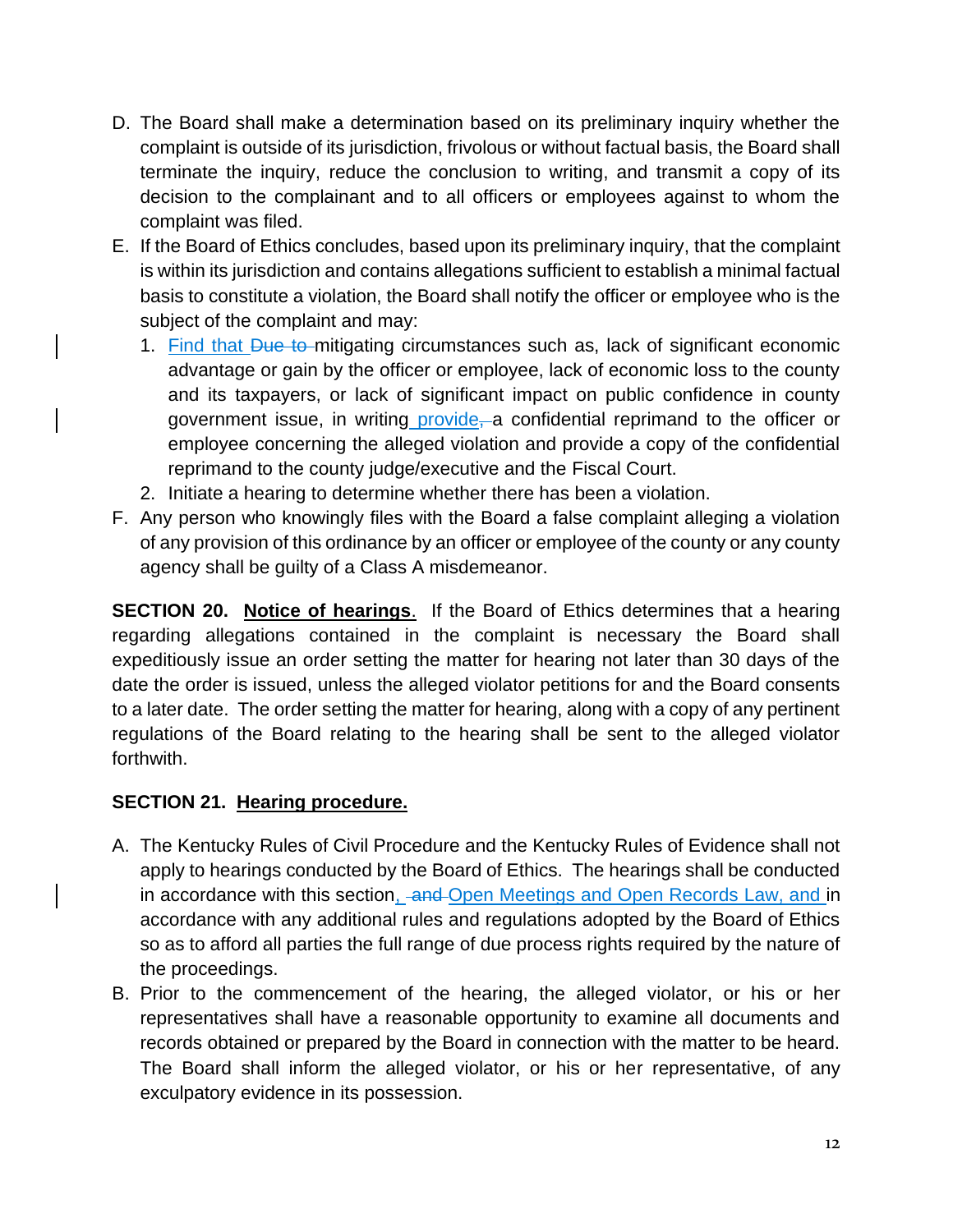- C. All testimony in a Board hearing shall be taken under oath, administered by the presiding officer. All parties shall have the right to call and examine witnesses, to introduce exhibits, to cross-examine witnesses, to submit evidence, and to be represented by counsel. In addition, witnesses shall have the right to be represented by counsel. The board shall provide for a provide minutes tape of the proceedings.
- D. Any person whose name is mentioned during the hearing and who may be adversely affected thereby may appear personally before the Board, with or without counsel, to give a statement regarding the adverse mention, or may file a written statement regarding the adverse mention for incorporation into the record of the proceeding.
- E. All hearings of the Board of Ethics shall be public unless a majority of the members vote to go into exclusive session in according with KRS 61.810.
- F. After the conclusion of the hearing, the Board of Ethics shall, as soon as practicable, begin deliberations for the purpose of reviewing the evidence before it and making a determination whether a violation of this ordinance has been proven. Within five (5) working days after completion of the hearing, the Board shall issue a written report of its findings and conclusions.
- G. If the Board concludes in its report that no violation of this ordinance has occurred, it shall send written notice of this determination to the officer or the employee who was the subject of the complaint and to the party who filed the complaint.
- H. If the Board concludes in its report that in consideration of the evidence produced at the hearing there is clear and convincing proof of a violation of this ordinance, the Board may:
	- 1. Issue a directive requiring the violator to cease and desist the violation or to otherwise comply with the provisions of this ordinance.
	- 2. In writing, publicly reprimand the violator for violations and provide a copy of the reprimand to the county judge/executive and Fiscal Court.
	- 3. In writing, recommend to the county judge/executive or the appropriate supervisor that the violator be sanctioned as recommended by the Board of Ethics, which may include a recommendation for discipline or dismissal, or removal from office.
	- 4. Enforce any cease and desist order through referral to the appropriate court.
	- 5. Refer evidence of any criminal violations of this ordinance or state laws to the Madison County Attorney or Madison County Commonwealth's Attorney of the jurisdiction for prosecution. Findings by the Board of Ethics of a violation of this ordinance shall constitute sufficient grounds to warrant the issuance of a criminal complaint for prosecution.

**SECTION 22. Limitations of actions**. Except when the period of limitations is otherwise established by state law, an action for a violation of this ordinance shall be brought within one (1) year after the violation is discovered.

### **SECTION 23. Advisory opinions.**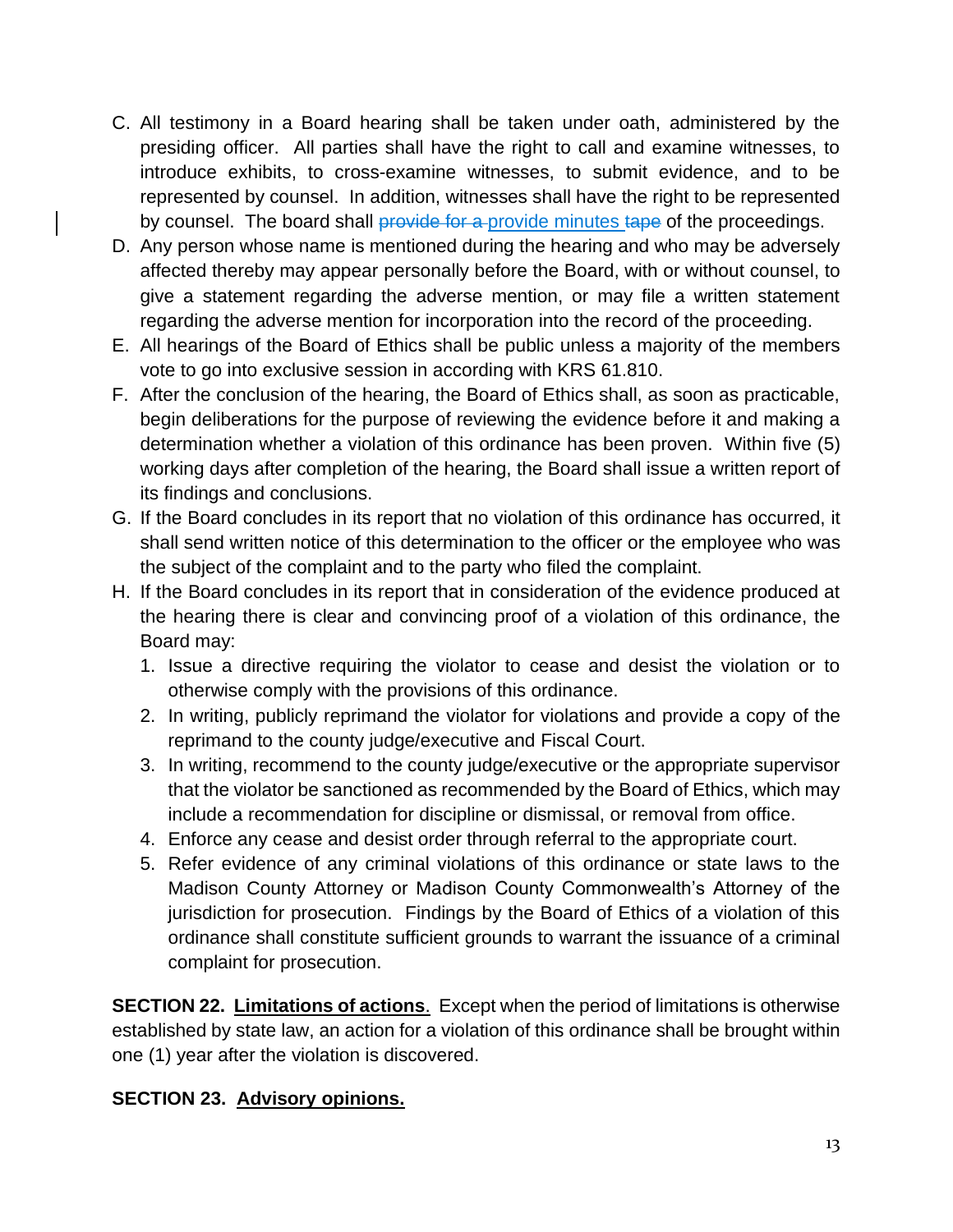- A. The Board of Ethics may render advisory opinions concerning matters under its jurisdiction, based upon real or hypothetical facts and circumstances when requested by an officer or employee of the county or of a county agency covered by this ordinance.
- B. Request for advisory opinions shall be made in writing, shall state relevant facts, and ask specific questions. The request for an advisory opinion shall remain confidential unless confidentiality is waived, in writing, by the requestor.
- C. The Board may adopt regulations, consistent with the Kentucky Open Records Law, to establish criteria under which it will issue confidential advisory opinions. All other advisory opinions shall be public documents, except that before and advisory opinion is made public, it shall be modified so that the identity of any person associated with the opinion shall not be revealed.
- D. The confidentiality of an advisory opinion may be waived either:
	- 1. In writing by person who requested the opinion.
	- 2. By majority vote of the members of the Board, if a person makes or purports to make public the substance or any portion of an advisory opinion requested by or on behalf of the person. The Board may vote to make public the advisory opinion request and related materials.
- E. A written advisory opinion issued by the Board shall be binding on the Board in any subsequent proceeding concerning the facts and circumstances of the particular case if no intervening facts or circumstances arise which would change the opinion of the Board if they had existed at the time the opinion was rendered. However, if any fact determined by the Board to be material was omitted or misstated in the request for an opinion, the Board shall not be bound by the opinion.
- F. A written advisory opinion issued by the Board shall be admissible in the defense of any criminal prosecution or civil proceeding for violations of this ordinance for actions taken in reliance on that opinion.

#### **SECTION 24. Reprisals against persons disclosing violations prohibited.**

- A. No officer or employee of the county or any county agency shall subject to reprisal, or directly or indirectly use, or threaten to use, any official authority or influence in any manner whatsoever which tends to discourage, restrain, deter, prevent, interfere with, or coerce, or discriminate against any person who in good faith reports, discloses, divulges, or otherwise brings to the attention of the Board of Ethics or any other agency or official of the county or the Commonwealth any facts or information relative to an actual or suspected violation of this ordinance.
- B. This section shall not be construed as:
	- 1. Prohibiting disciplinary or punitive action if an officer or employee of the county or any county agency discloses information which he or she knows.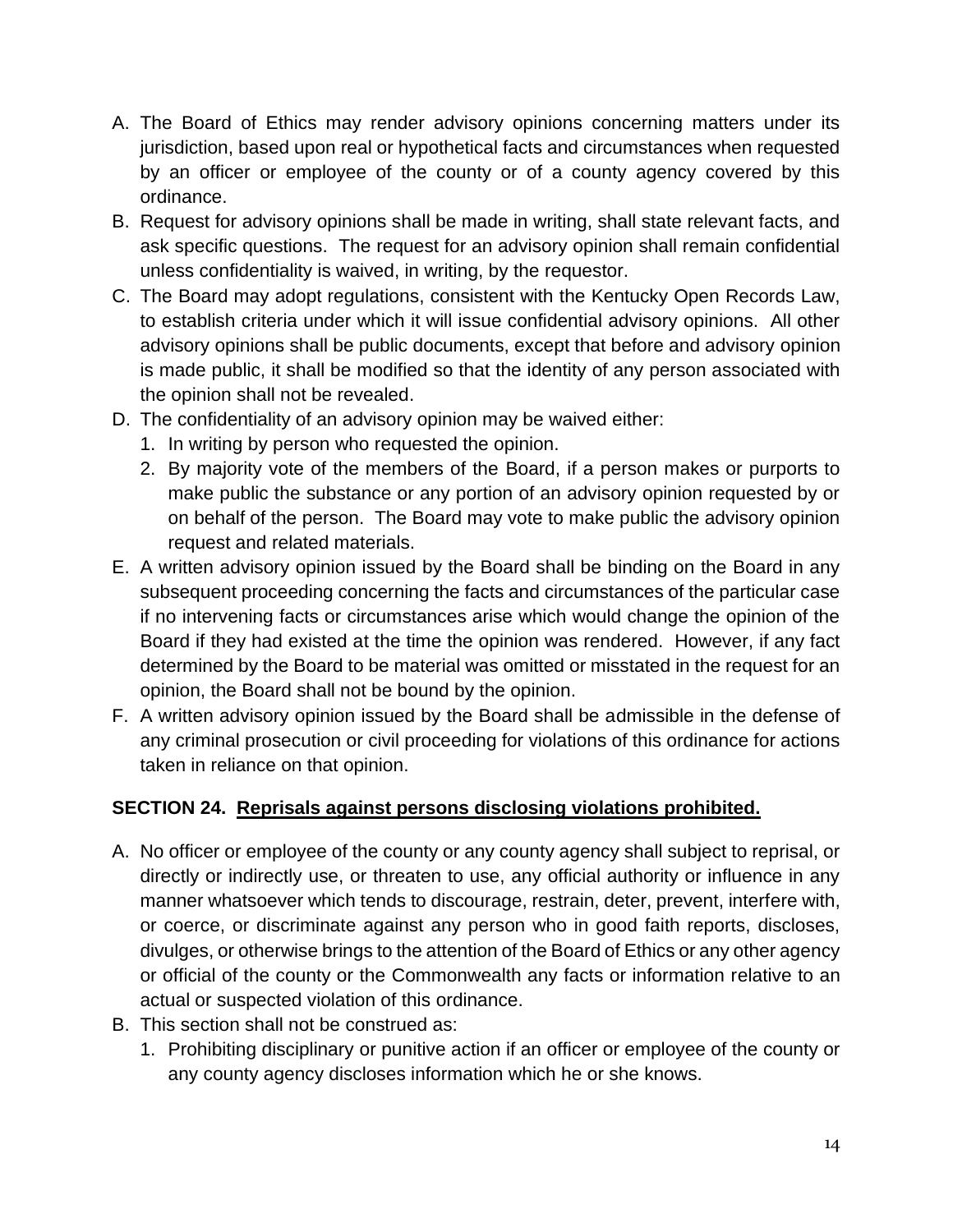- a. To be false or which he or she discloses with reckless disregard for its truth or falsity.
- b. To be exempt from required disclosure under the provisions of the Kentucky Open Records Act, KRS 61.870 to 61.884.
- c. Is confidential under any other provisions of the law.

### **SECTION 25. Penalties.**

- A. Except as otherwise provided under state law, any officer or employee of the county agency who is found by the Board of Ethics to have violated any provision of this ordinance shall be deemed guilty of a Class A misdemeanor and may be referred for prosecution in the Madison District Court or the Grand Jury. Each day in which the violation continues shall be considered a separate offense.
- B. A finding by the Board of Ethics that an officer or employee of the county or any county agency is guilty of a violation of this ordinance shall be sufficient cause for removal, suspension, demotion, or other disciplinary action by the executive authority of the county or county agency, or by any other officer or agency having the power of removal or discipline. Any action to remove or discipline any officer or employee for a violation of this ordinance shall be taken in accordance with all applicable ordinances and regulations of the county and all applicable laws of the Commonwealth.

**SECTION 26. Severability.** If any provision of this ordinance is deemed by a court of competent jurisdiction to be unenforceable or unconstitutional, the remaining provisions of this ordinance shall continue in full force and effect.

**SECTION 27. Conflicting ordinances repealed.** All other ordinances and parts of ordinances in conflict with this ordinance are hereby repealed to the extent of the conflict.

**SECTION 28. Effective date.** All current and future officers and employees shall be subject to the provisions of this ordinance which shall take full force and effect immediately upon publication as required by KRS 424.120 and KRS 67.077.